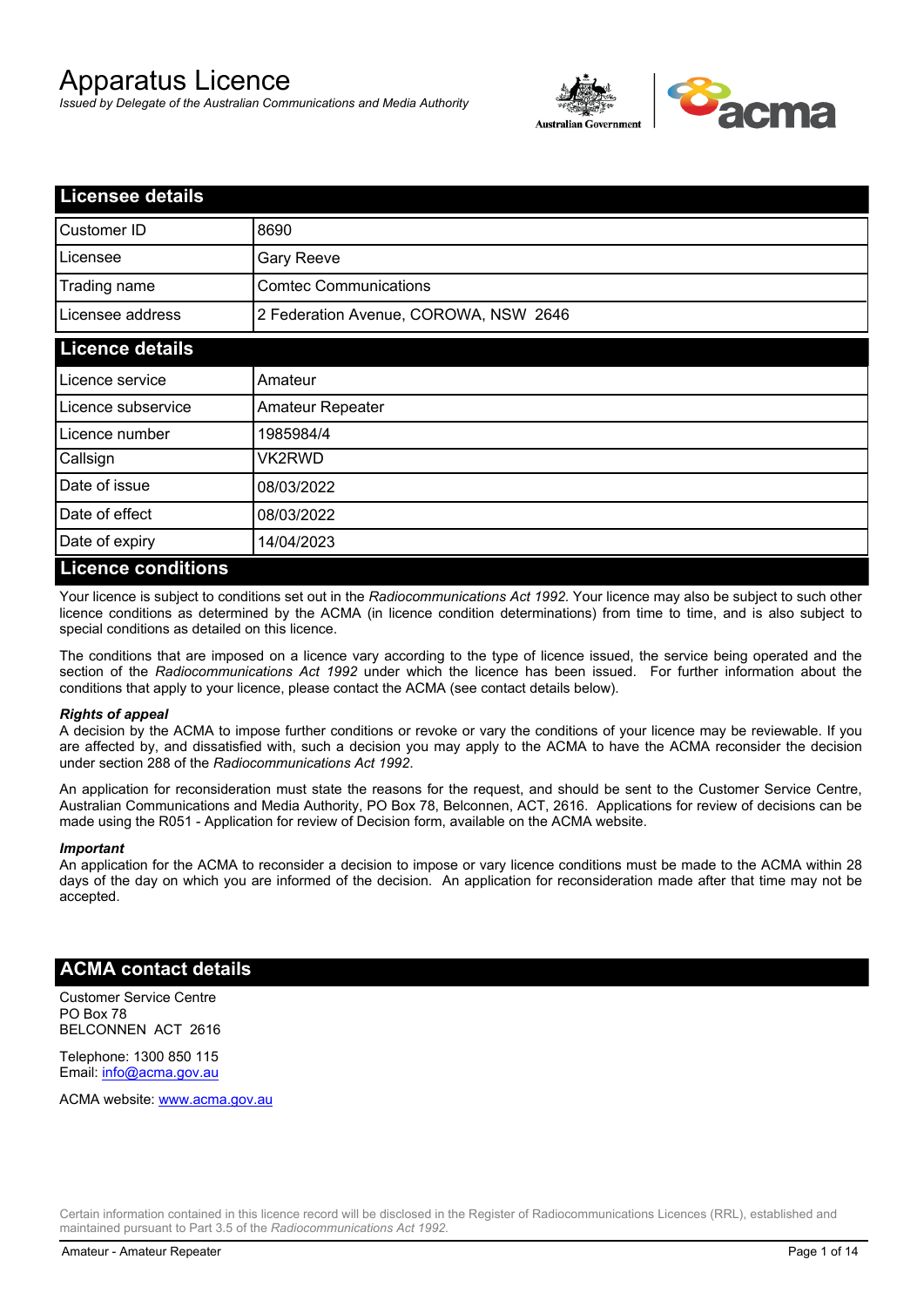# **Advisory Notes applying to licence no.: 1985984/4**

Conditions applicable to the operation of Amateur Repeater station(s) authorised under this licence can be found in the Radiocommunications Licence Conditions (Apparatus Licence) Determination and the Radiocommunications Licence Conditions (Amateur Licence) Determination. Copies of these determinations are available from the ACMA and from the ACMA home page (www.acma.gov.au).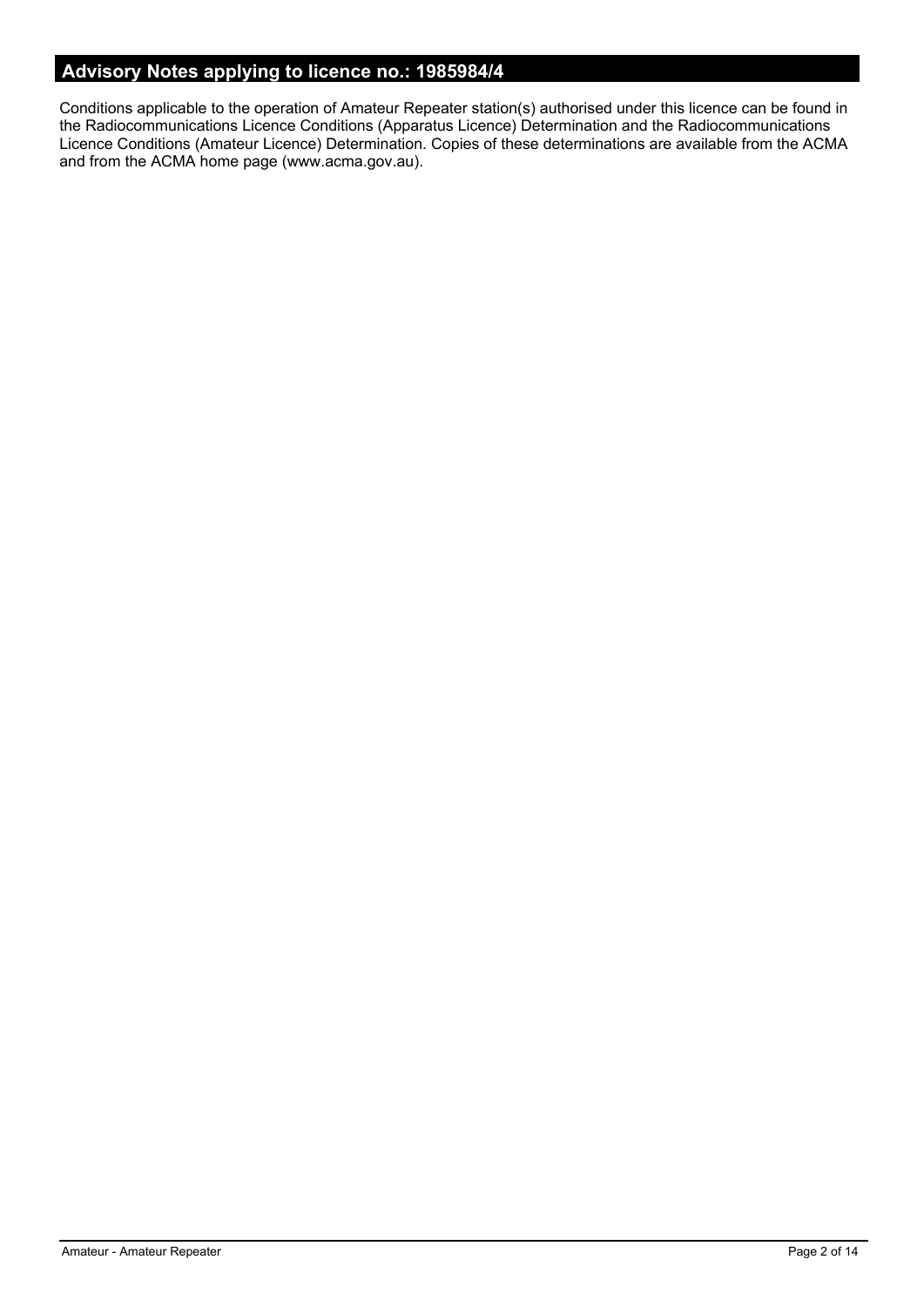Below is a summary of the technical characteristics of the licensed service. Further technical details not displayed here may be found on the ACMA website.

## **Main Station Site**

# **Station 1:**

| <b>Site details</b>        |                                                     |  |
|----------------------------|-----------------------------------------------------|--|
| Site ID                    | 141515                                              |  |
| Site address               | Mount Bruno, Mount Bruno Road, MOUNT BRUNO VIC 3726 |  |
| Co-ordinates (GDA94)       | Latitude:<br>Longitude:<br>-36.318615<br>146.152503 |  |
| <b>Transmitter details</b> |                                                     |  |
| Assigned frequency         | 441.475000 MHz                                      |  |
| <b>Bandwidth</b>           | 25.0000 kHz                                         |  |
| Freq. assign. ID           | 0002408938                                          |  |
| Transmitter power          | 10.00 W                                             |  |
| <b>EIRP</b>                | 54.20 W                                             |  |
| Emission designator        | 16K0F9W                                             |  |
| Antenna details            |                                                     |  |
| Antenna ID                 | 80375                                               |  |
| Antenna polarisation       | H - Horizontal linear                               |  |
| Antenna azimuth            | 35.00                                               |  |
| Antenna height (m)         | 10                                                  |  |
| Antenna type               | Yagi (Horizontal Polarisation)-Y                    |  |
| Receiver details           |                                                     |  |
| Assigned frequency         | 430.475000 MHz                                      |  |
| <b>Bandwidth</b>           | 25.0000 kHz                                         |  |
| Freq. assign. ID           | 0002408939                                          |  |
| Transmitter power          | N/A                                                 |  |
| <b>EIRP</b>                | N/A                                                 |  |
| Emission designator        | 16K0F9W                                             |  |
| <b>Antenna details</b>     |                                                     |  |
| Antenna ID                 | 80375                                               |  |
| Antenna polarisation       | H - Horizontal linear                               |  |
| Antenna azimuth            | 35.00                                               |  |
| Antenna height (m)         | 10                                                  |  |
| Antenna type               | Yagi (Horizontal Polarisation)-Y                    |  |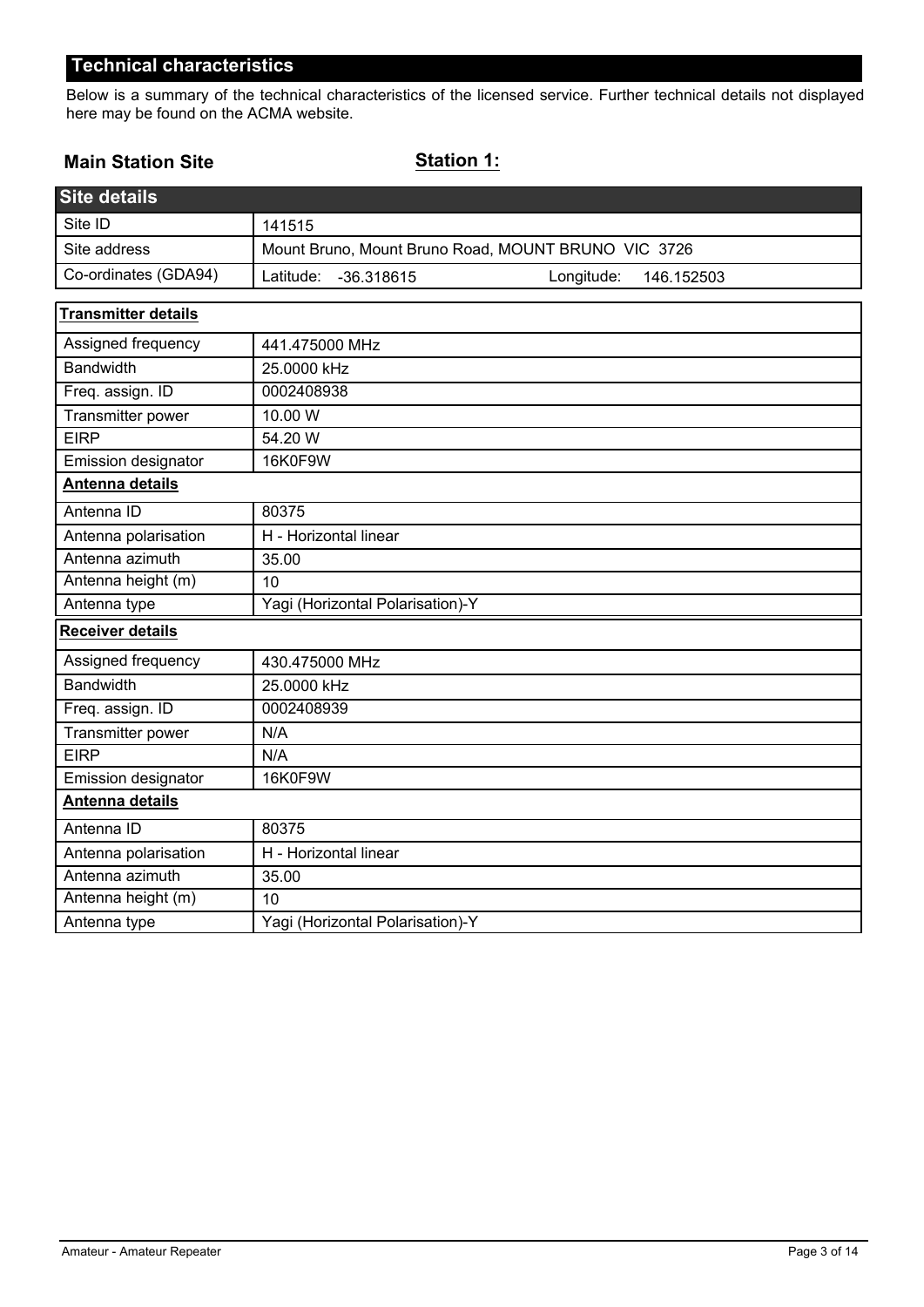Below is a summary of the technical characteristics of the licensed service. Further technical details not displayed here may be found on the ACMA website.

## **Main Station Site**

**Station 2:**

| <b>Site details</b>        |                                                               |  |  |
|----------------------------|---------------------------------------------------------------|--|--|
| Site ID                    | 10014339                                                      |  |  |
| Site address               | Amateur Radio Site, via Plunkett Road, Willow Park, BOWNA NSW |  |  |
| Co-ordinates (GDA94)       | Latitude:<br>Longitude:<br>$-35.97955$<br>147.116585          |  |  |
| <b>Transmitter details</b> |                                                               |  |  |
| Assigned frequency         | 441.475000 MHz                                                |  |  |
| <b>Bandwidth</b>           | 25.0000 kHz                                                   |  |  |
| Freq. assign. ID           | 0002408940                                                    |  |  |
| Transmitter power          | 10.00 W                                                       |  |  |
| <b>EIRP</b>                | 54.20 W                                                       |  |  |
| Emission designator        | 16K0F9W                                                       |  |  |
| <b>Antenna details</b>     |                                                               |  |  |
| Antenna ID                 | 80375                                                         |  |  |
| Antenna polarisation       | H - Horizontal linear                                         |  |  |
| Antenna azimuth            | 255.00                                                        |  |  |
| Antenna height (m)         | 10                                                            |  |  |
| Antenna type               | Yagi (Horizontal Polarisation)-Y                              |  |  |
| <b>Receiver details</b>    |                                                               |  |  |
| Assigned frequency         | 430.475000 MHz                                                |  |  |
| <b>Bandwidth</b>           | 25.0000 kHz                                                   |  |  |
| Freq. assign. ID           | 0002408941                                                    |  |  |
| Transmitter power          | N/A                                                           |  |  |
| <b>EIRP</b>                | N/A                                                           |  |  |
| Emission designator        | 16K0F9W                                                       |  |  |
| Antenna details            |                                                               |  |  |
| Antenna ID                 | 80375                                                         |  |  |
| Antenna polarisation       | H - Horizontal linear                                         |  |  |
| Antenna azimuth            | 255.00                                                        |  |  |
| Antenna height (m)         | 10                                                            |  |  |
| Antenna type               | Yagi (Horizontal Polarisation)-Y                              |  |  |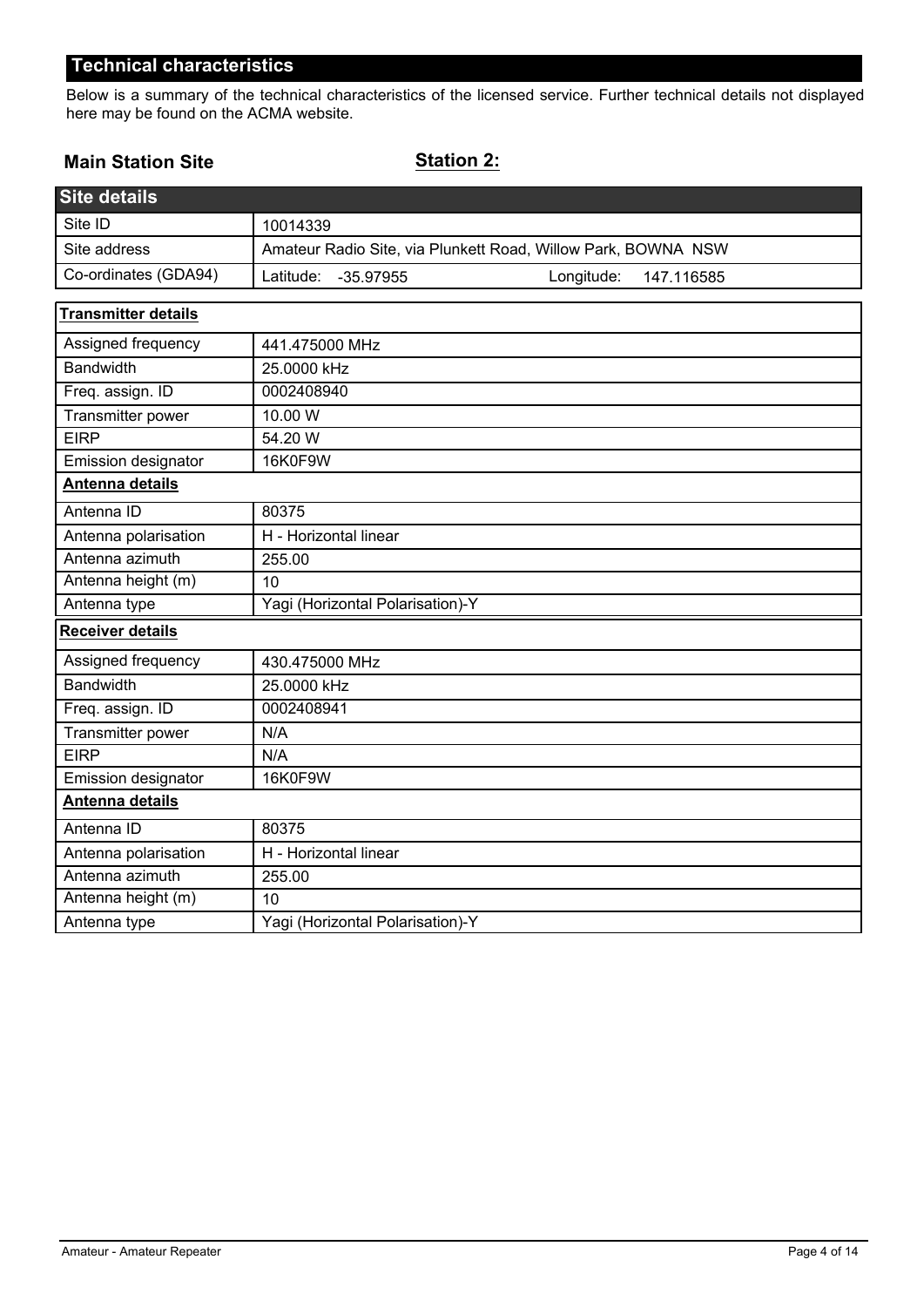Below is a summary of the technical characteristics of the licensed service. Further technical details not displayed here may be found on the ACMA website.

## **Main Station Site**

**Station 3:**

| <b>Site details</b>        |                                                       |  |  |
|----------------------------|-------------------------------------------------------|--|--|
| Site ID                    | 9819                                                  |  |  |
| Site address               | Comm Site, Goombargana Hill via, WALBUNDRIE NSW 2643  |  |  |
| Co-ordinates (GDA94)       | Latitude:<br>Longitude:<br>$-35.721645$<br>146.590321 |  |  |
| <b>Transmitter details</b> |                                                       |  |  |
| Assigned frequency         | 53.500000 MHz                                         |  |  |
| <b>Bandwidth</b>           | 25.0000 kHz                                           |  |  |
| Freq. assign. ID           | 0000518287                                            |  |  |
| Transmitter power          | 50.00 W                                               |  |  |
| <b>EIRP</b>                |                                                       |  |  |
| Emission designator        | 16K0F9W                                               |  |  |
| <b>Antenna details</b>     |                                                       |  |  |
| Antenna ID                 | 13646                                                 |  |  |
| Antenna polarisation       | V - Vertical linear                                   |  |  |
| Antenna azimuth            |                                                       |  |  |
| Antenna height (m)         | 10                                                    |  |  |
| Antenna type               | Colinear Vertical-U                                   |  |  |
| <b>Receiver details</b>    |                                                       |  |  |
| Assigned frequency         | 52.500000 MHz                                         |  |  |
| <b>Bandwidth</b>           | 25.0000 kHz                                           |  |  |
| Freq. assign. ID           | 0000518288                                            |  |  |
| Transmitter power          | N/A                                                   |  |  |
| <b>EIRP</b>                | N/A                                                   |  |  |
| Emission designator        | 16K0F9W                                               |  |  |
| Antenna details            |                                                       |  |  |
| Antenna ID                 | 13646                                                 |  |  |
| Antenna polarisation       | V - Vertical linear                                   |  |  |
| Antenna azimuth            |                                                       |  |  |
| Antenna height (m)         | 10                                                    |  |  |
| Antenna type               | Colinear Vertical-U                                   |  |  |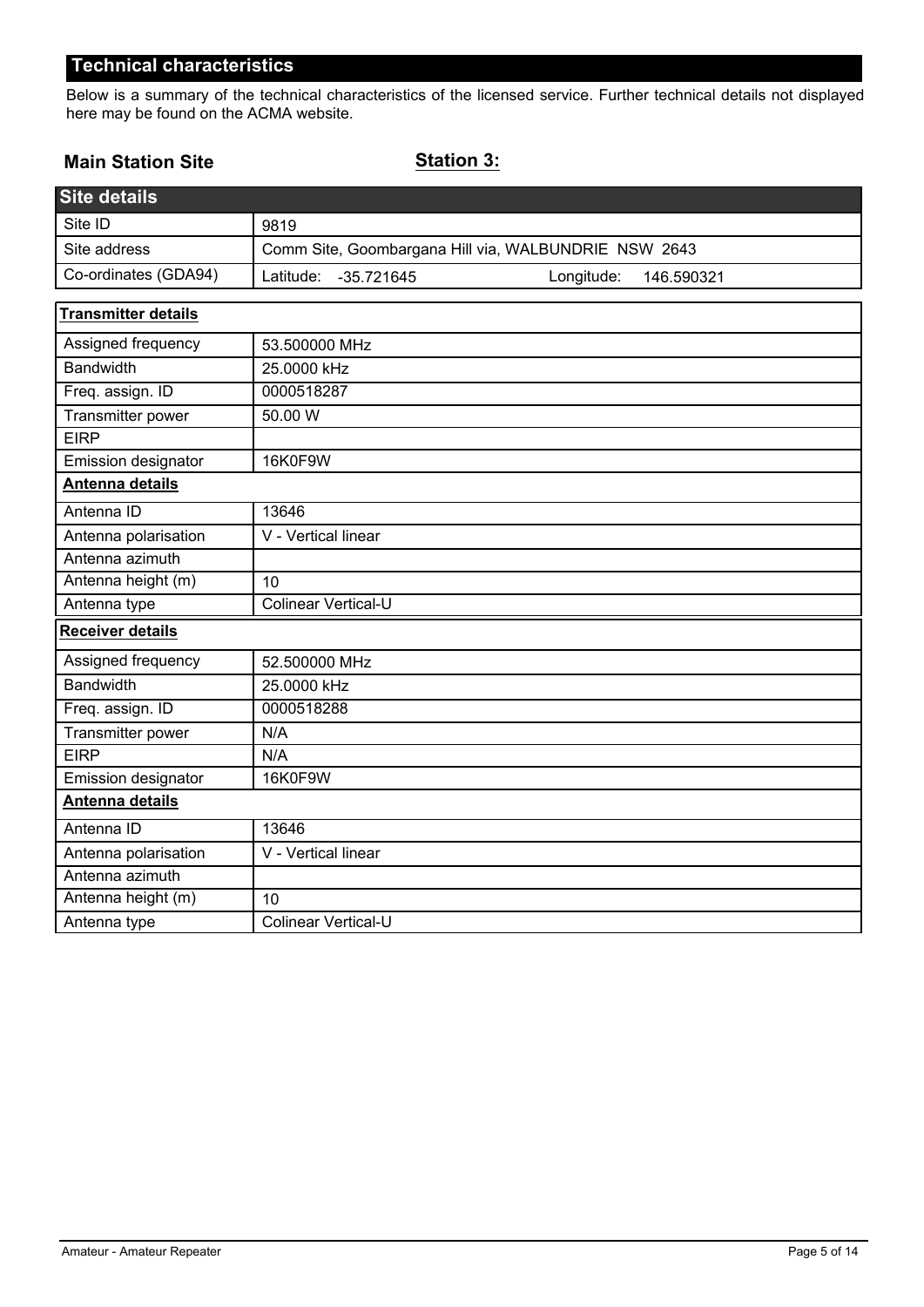Below is a summary of the technical characteristics of the licensed service. Further technical details not displayed here may be found on the ACMA website.

#### **Main Station Site**

**Station 4:**

| <b>Site details</b>        |                                                       |  |  |
|----------------------------|-------------------------------------------------------|--|--|
| Site ID                    | 9819                                                  |  |  |
| Site address               | Comm Site, Goombargana Hill via, WALBUNDRIE NSW 2643  |  |  |
| Co-ordinates (GDA94)       | Latitude:<br>Longitude:<br>$-35.721645$<br>146.590321 |  |  |
| <b>Transmitter details</b> |                                                       |  |  |
| Assigned frequency         | 146.700000 MHz                                        |  |  |
| <b>Bandwidth</b>           | 25.0000 kHz                                           |  |  |
| Freq. assign. ID           | 0000518289                                            |  |  |
| Transmitter power          | 50.00 W                                               |  |  |
| <b>EIRP</b>                |                                                       |  |  |
| Emission designator        | 16K0F9W                                               |  |  |
| <b>Antenna details</b>     |                                                       |  |  |
| Antenna ID                 | 13646                                                 |  |  |
| Antenna polarisation       | V - Vertical linear                                   |  |  |
| Antenna azimuth            |                                                       |  |  |
| Antenna height (m)         | 10                                                    |  |  |
| Antenna type               | Colinear Vertical-U                                   |  |  |
| <b>Receiver details</b>    |                                                       |  |  |
| Assigned frequency         | 146.100000 MHz                                        |  |  |
| <b>Bandwidth</b>           | 25.0000 kHz                                           |  |  |
| Freq. assign. ID           | 0000518290                                            |  |  |
| Transmitter power          | N/A                                                   |  |  |
| <b>EIRP</b>                | N/A                                                   |  |  |
| Emission designator        | 16K0F9W                                               |  |  |
| Antenna details            |                                                       |  |  |
| Antenna ID                 | 13646                                                 |  |  |
| Antenna polarisation       | V - Vertical linear                                   |  |  |
| Antenna azimuth            |                                                       |  |  |
| Antenna height (m)         | 10                                                    |  |  |
| Antenna type               | Colinear Vertical-U                                   |  |  |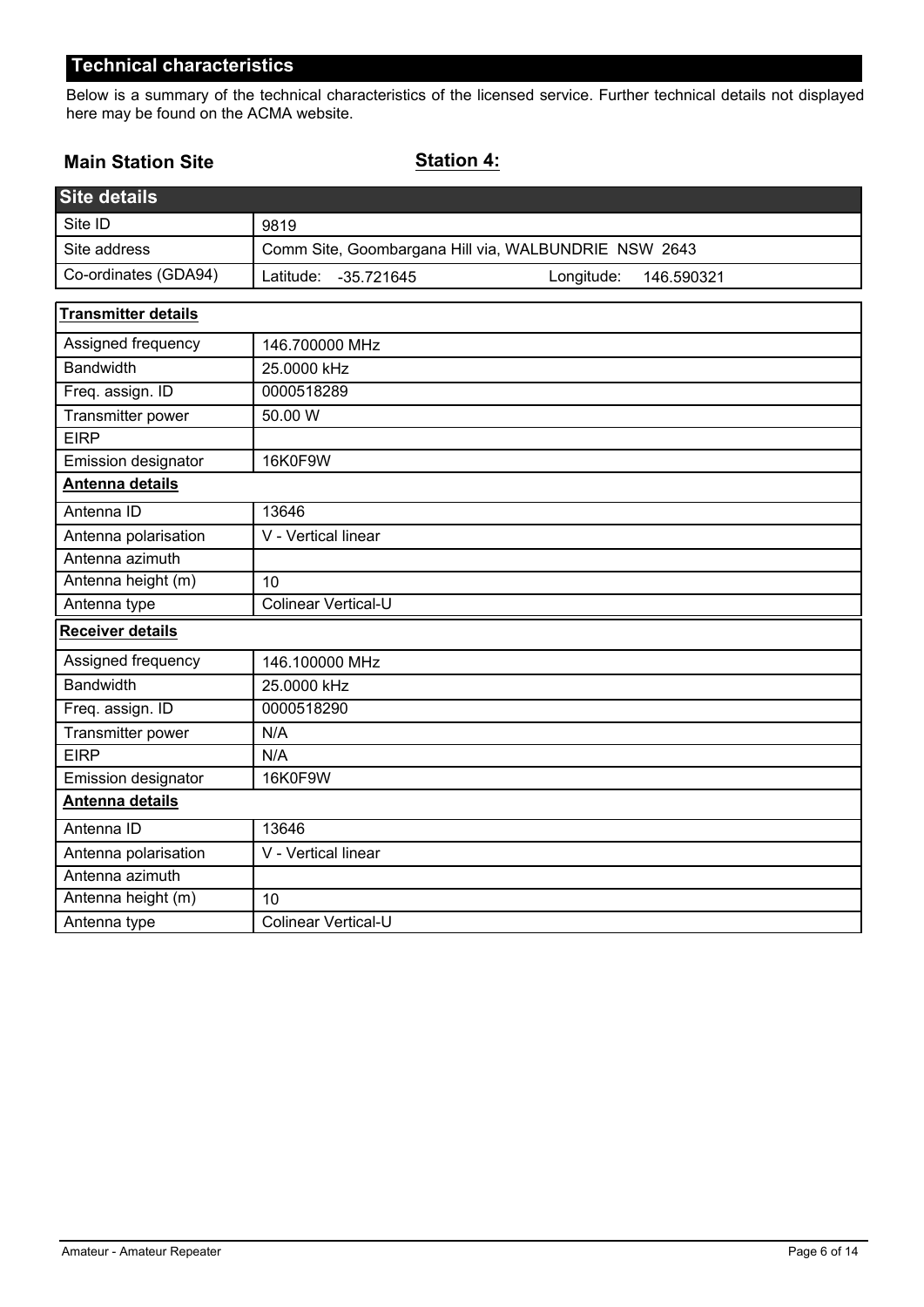Below is a summary of the technical characteristics of the licensed service. Further technical details not displayed here may be found on the ACMA website.

## **Main Station Site**

**Station 5:**

| <b>Site details</b>        |                                                       |  |  |
|----------------------------|-------------------------------------------------------|--|--|
| Site ID                    | 9819                                                  |  |  |
| Site address               | Comm Site, Goombargana Hill via, WALBUNDRIE NSW 2643  |  |  |
| Co-ordinates (GDA94)       | Latitude:<br>Longitude:<br>$-35.721645$<br>146.590321 |  |  |
| <b>Transmitter details</b> |                                                       |  |  |
| Assigned frequency         | 438.700000 MHz                                        |  |  |
| <b>Bandwidth</b>           | 25.0000 kHz                                           |  |  |
| Freq. assign. ID           | 0000518291                                            |  |  |
| Transmitter power          | 50.00 W                                               |  |  |
| <b>EIRP</b>                |                                                       |  |  |
| Emission designator        | 16K0F9W                                               |  |  |
| Antenna details            |                                                       |  |  |
| Antenna ID                 | 13646                                                 |  |  |
| Antenna polarisation       | V - Vertical linear                                   |  |  |
| Antenna azimuth            |                                                       |  |  |
| Antenna height (m)         | 10                                                    |  |  |
| Antenna type               | <b>Colinear Vertical-U</b>                            |  |  |
| <b>Receiver details</b>    |                                                       |  |  |
| Assigned frequency         | 433.700000 MHz                                        |  |  |
| <b>Bandwidth</b>           | 25.0000 kHz                                           |  |  |
| Freq. assign. ID           | 0000518292                                            |  |  |
| Transmitter power          | N/A                                                   |  |  |
| <b>EIRP</b>                | N/A                                                   |  |  |
| Emission designator        | 16K0F9W                                               |  |  |
| Antenna details            |                                                       |  |  |
| Antenna ID                 | 13646                                                 |  |  |
| Antenna polarisation       | V - Vertical linear                                   |  |  |
| Antenna azimuth            |                                                       |  |  |
| Antenna height (m)         | 10                                                    |  |  |
| Antenna type               | <b>Colinear Vertical-U</b>                            |  |  |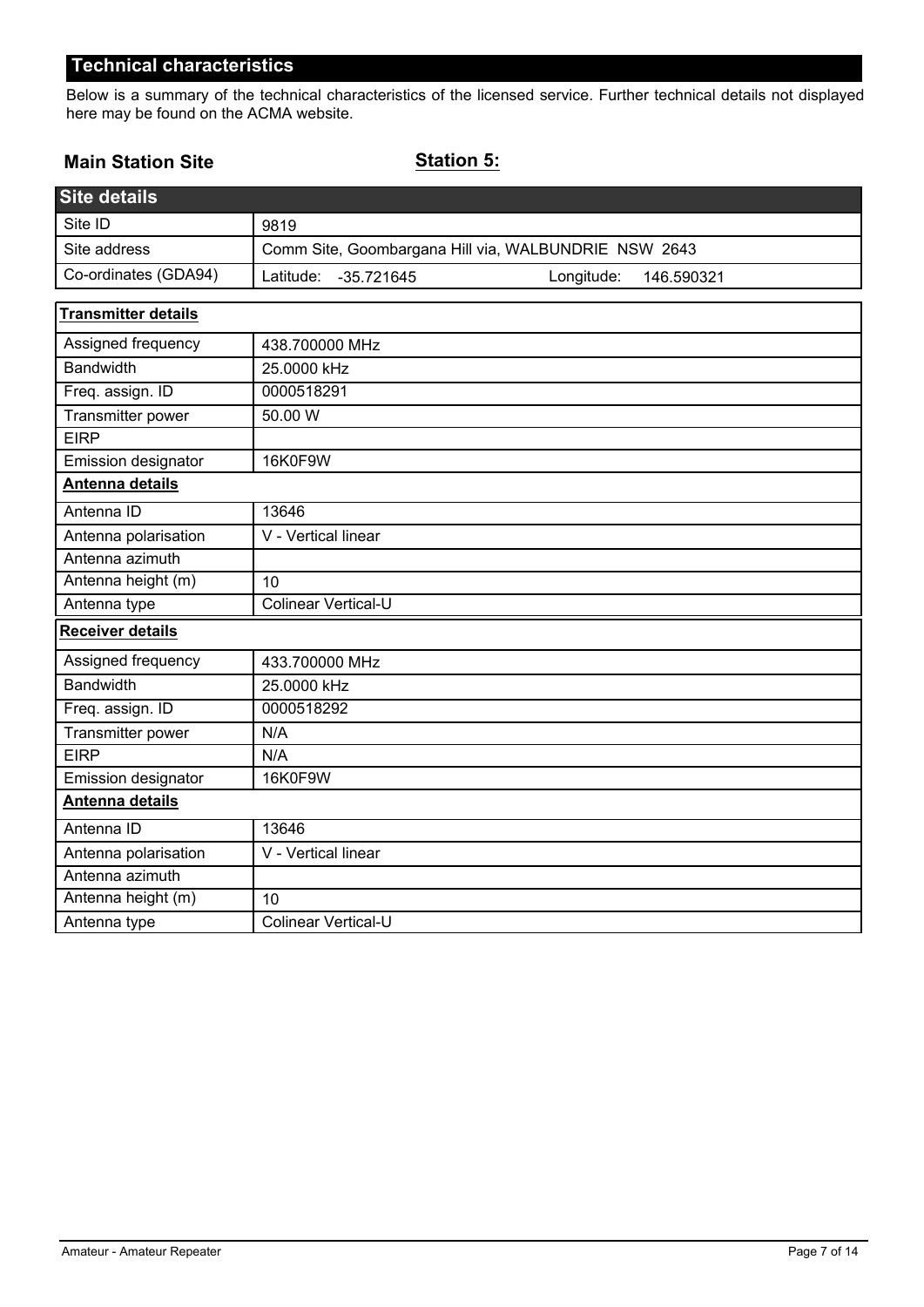Below is a summary of the technical characteristics of the licensed service. Further technical details not displayed here may be found on the ACMA website.

## **Main Station Site**

**Station 6:**

| <b>Site details</b>        |                                                       |  |  |
|----------------------------|-------------------------------------------------------|--|--|
| Site ID                    | 9819                                                  |  |  |
| Site address               | Comm Site, Goombargana Hill via, WALBUNDRIE NSW 2643  |  |  |
| Co-ordinates (GDA94)       | Latitude:<br>Longitude:<br>$-35.721645$<br>146.590321 |  |  |
| <b>Transmitter details</b> |                                                       |  |  |
| Assigned frequency         | 441.475000 MHz                                        |  |  |
| <b>Bandwidth</b>           | 25.0000 kHz                                           |  |  |
| Freq. assign. ID           | 0000518293                                            |  |  |
| Transmitter power          | 10.00 W                                               |  |  |
| <b>EIRP</b>                | 131.83 W                                              |  |  |
| Emission designator        | 16K0F9W                                               |  |  |
| <b>Antenna details</b>     |                                                       |  |  |
| Antenna ID                 | 80375                                                 |  |  |
| Antenna polarisation       | H - Horizontal linear                                 |  |  |
| Antenna azimuth            | 157.06                                                |  |  |
| Antenna height (m)         | 10                                                    |  |  |
| Antenna type               | Yagi (Horizontal Polarisation)-Y                      |  |  |
| Receiver details           |                                                       |  |  |
| Assigned frequency         | 430.475000 MHz                                        |  |  |
| <b>Bandwidth</b>           | 25.0000 kHz                                           |  |  |
| Freq. assign. ID           | 0000518294                                            |  |  |
| Transmitter power          | N/A                                                   |  |  |
| <b>EIRP</b>                | N/A                                                   |  |  |
| Emission designator        | 16K0F9W                                               |  |  |
| Antenna details            |                                                       |  |  |
| Antenna ID                 | 80375                                                 |  |  |
| Antenna polarisation       | H - Horizontal linear                                 |  |  |
| Antenna azimuth            | 157.06                                                |  |  |
| Antenna height (m)         | 10                                                    |  |  |
| Antenna type               | Yagi (Horizontal Polarisation)-Y                      |  |  |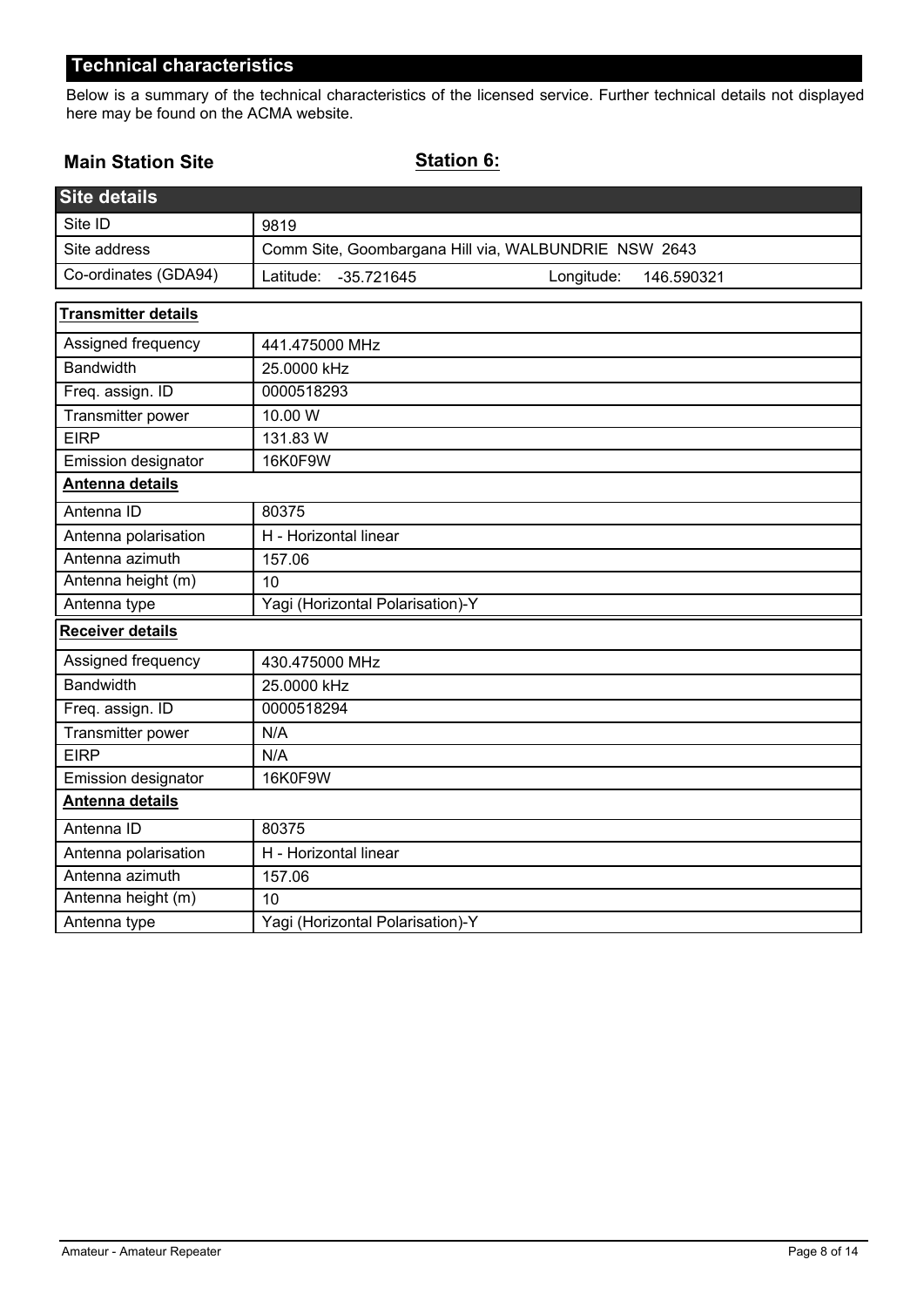Below is a summary of the technical characteristics of the licensed service. Further technical details not displayed here may be found on the ACMA website.

## **Main Station Site**

# **Station 7:**

| <b>Site details</b>        |                                                                  |
|----------------------------|------------------------------------------------------------------|
| Site ID                    | 10007548                                                         |
| Site address               | Amateur Site Bald Hill, Kings Rd Off Plunketts Road, Wodonga VIC |
| Co-ordinates (GDA94)       | Latitude:<br>Longitude:<br>-36.103698<br>146.790444              |
| <b>Transmitter details</b> |                                                                  |
| Assigned frequency         | 430.475000 MHz                                                   |
| <b>Bandwidth</b>           | 25.0000 kHz                                                      |
| Freq. assign. ID           | 0000518295                                                       |
| Transmitter power          | 10.00 W                                                          |
| <b>EIRP</b>                | 131.83 W                                                         |
| Emission designator        | 16K0F9W                                                          |
| Antenna details            |                                                                  |
| Antenna ID                 | 80375                                                            |
| Antenna polarisation       | H - Horizontal linear                                            |
| Antenna azimuth            | 336.94                                                           |
| Antenna height (m)         | 10                                                               |
| Antenna type               | Yagi (Horizontal Polarisation)-Y                                 |
| <b>Receiver details</b>    |                                                                  |
| Assigned frequency         | 441.475000 MHz                                                   |
| <b>Bandwidth</b>           | 25.0000 kHz                                                      |
| Freq. assign. ID           | 0000518296                                                       |
| Transmitter power          | N/A                                                              |
| <b>EIRP</b>                | N/A                                                              |
| Emission designator        | 16K0F9W                                                          |
| Antenna details            |                                                                  |
| Antenna ID                 | 80375                                                            |
| Antenna polarisation       | H - Horizontal linear                                            |
| Antenna azimuth            | 336.94                                                           |
| Antenna height (m)         | 10                                                               |
| Antenna type               | Yagi (Horizontal Polarisation)-Y                                 |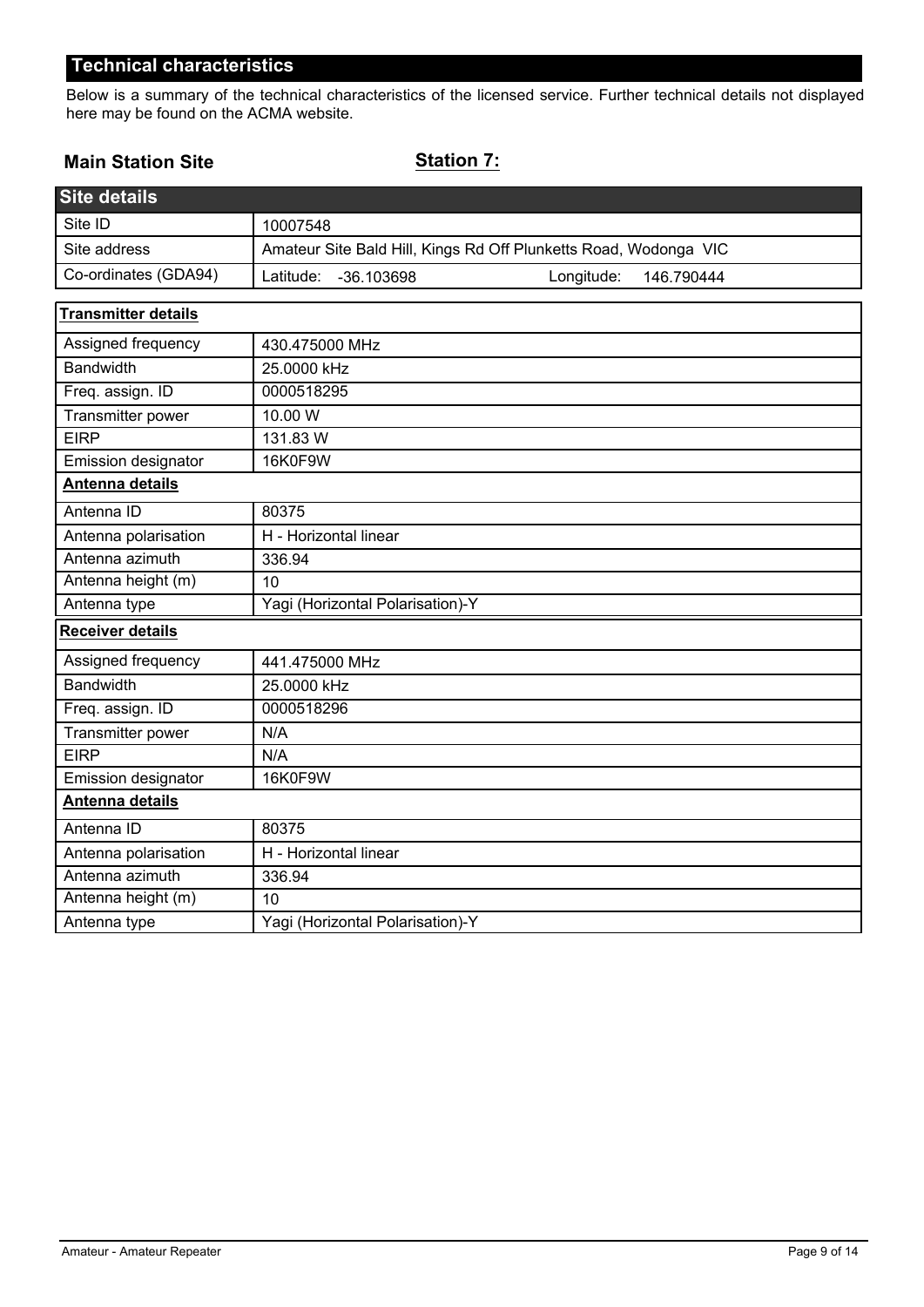Below is a summary of the technical characteristics of the licensed service. Further technical details not displayed here may be found on the ACMA website.

## **Main Station Site**

**Station 8:**

| <b>Site details</b>        |                                                       |  |
|----------------------------|-------------------------------------------------------|--|
| Site ID                    | 9819                                                  |  |
| Site address               | Comm Site, Goombargana Hill via, WALBUNDRIE NSW 2643  |  |
| Co-ordinates (GDA94)       | Latitude:<br>Longitude:<br>$-35.721645$<br>146.590321 |  |
| <b>Transmitter details</b> |                                                       |  |
| Assigned frequency         | 438.700000 MHz                                        |  |
| <b>Bandwidth</b>           | 25.0000 kHz                                           |  |
| Freq. assign. ID           | 0002187765                                            |  |
| Transmitter power          | 50.00 W                                               |  |
| <b>EIRP</b>                | 144.20 W                                              |  |
| Emission designator        | 16K0F9W                                               |  |
| Antenna details            |                                                       |  |
| Antenna ID                 | 13646                                                 |  |
| Antenna polarisation       | V - Vertical linear                                   |  |
| Antenna azimuth            |                                                       |  |
| Antenna height (m)         | 10                                                    |  |
| Antenna type               | Colinear Vertical-U                                   |  |
| <b>Receiver details</b>    |                                                       |  |
| Assigned frequency         | 431.700000 MHz                                        |  |
| <b>Bandwidth</b>           | 25.0000 kHz                                           |  |
| Freq. assign. ID           | 0002187766                                            |  |
| Transmitter power          | N/A                                                   |  |
| <b>EIRP</b>                | N/A                                                   |  |
| Emission designator        | 16K0F9W                                               |  |
| Antenna details            |                                                       |  |
| Antenna ID                 | 13646                                                 |  |
| Antenna polarisation       | V - Vertical linear                                   |  |
| Antenna azimuth            |                                                       |  |
| Antenna height (m)         | 10                                                    |  |
| Antenna type               | Colinear Vertical-U                                   |  |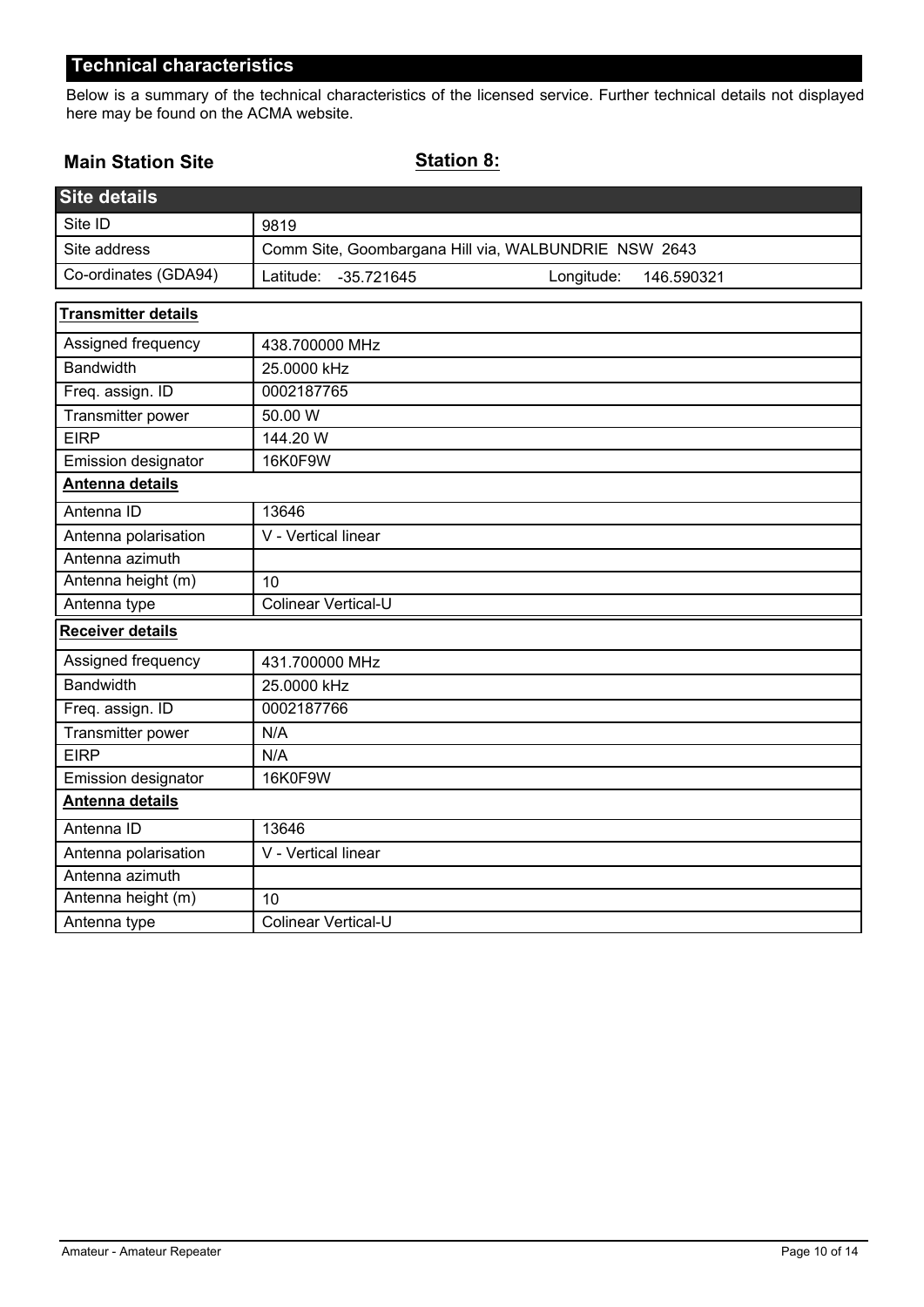Below is a summary of the technical characteristics of the licensed service. Further technical details not displayed here may be found on the ACMA website.

## **Main Station Site**

**Station 9:**

| <b>Site details</b>        |                                                      |  |
|----------------------------|------------------------------------------------------|--|
| Site ID                    | 9819                                                 |  |
| Site address               | Comm Site, Goombargana Hill via, WALBUNDRIE NSW 2643 |  |
| Co-ordinates (GDA94)       | Latitude:<br>Longitude:<br>-35.721645<br>146.590321  |  |
| <b>Transmitter details</b> |                                                      |  |
| Assigned frequency         | 29.660000 MHz                                        |  |
| <b>Bandwidth</b>           | 25.0000 kHz                                          |  |
| Freq. assign. ID           | 0002187767                                           |  |
| Transmitter power          | 50.00 W                                              |  |
| <b>EIRP</b>                | 52.36 W                                              |  |
| Emission designator        | 16K0F9W                                              |  |
| Antenna details            |                                                      |  |
| Antenna ID                 | 90782                                                |  |
| Antenna polarisation       | V - Vertical linear                                  |  |
| Antenna azimuth            |                                                      |  |
| Antenna height (m)         | 5                                                    |  |
| Antenna type               | CoaxialDipole                                        |  |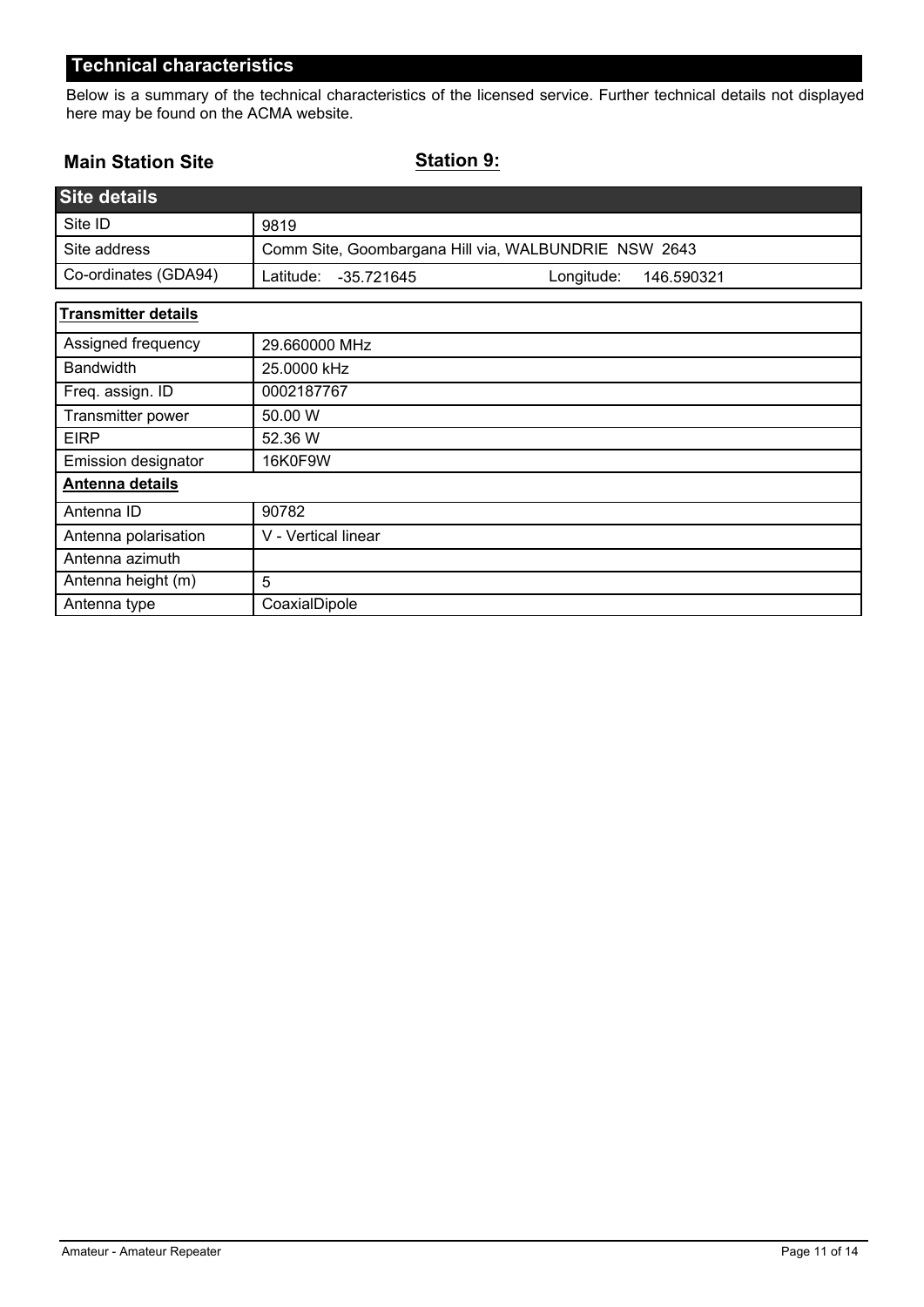Below is a summary of the technical characteristics of the licensed service. Further technical details not displayed here may be found on the ACMA website.

## **Main Station Site**

**Station 10:**

| <b>Site details</b>     |                                                       |
|-------------------------|-------------------------------------------------------|
| Site ID                 | 9819                                                  |
| Site address            | Comm Site, Goombargana Hill via, WALBUNDRIE NSW 2643  |
| Co-ordinates (GDA94)    | Latitude:<br>$-35.721645$<br>Longitude:<br>146.590321 |
| <b>Receiver details</b> |                                                       |
| Assigned frequency      | 430.175000 MHz                                        |
| <b>Bandwidth</b>        | 25.0000 kHz                                           |
| Freq. assign. ID        | 0002187768                                            |
| Transmitter power       | N/A                                                   |
| <b>EIRP</b>             | N/A                                                   |
| Emission designator     | 16K0F9W                                               |
| Antenna details         |                                                       |
| Antenna ID              | 80884                                                 |
| Antenna polarisation    | V - Vertical linear                                   |
| Antenna azimuth         | 157.06                                                |
| Antenna height (m)      | 10                                                    |
| Antenna type            | Yagi (Vertical Polarisation)-Y                        |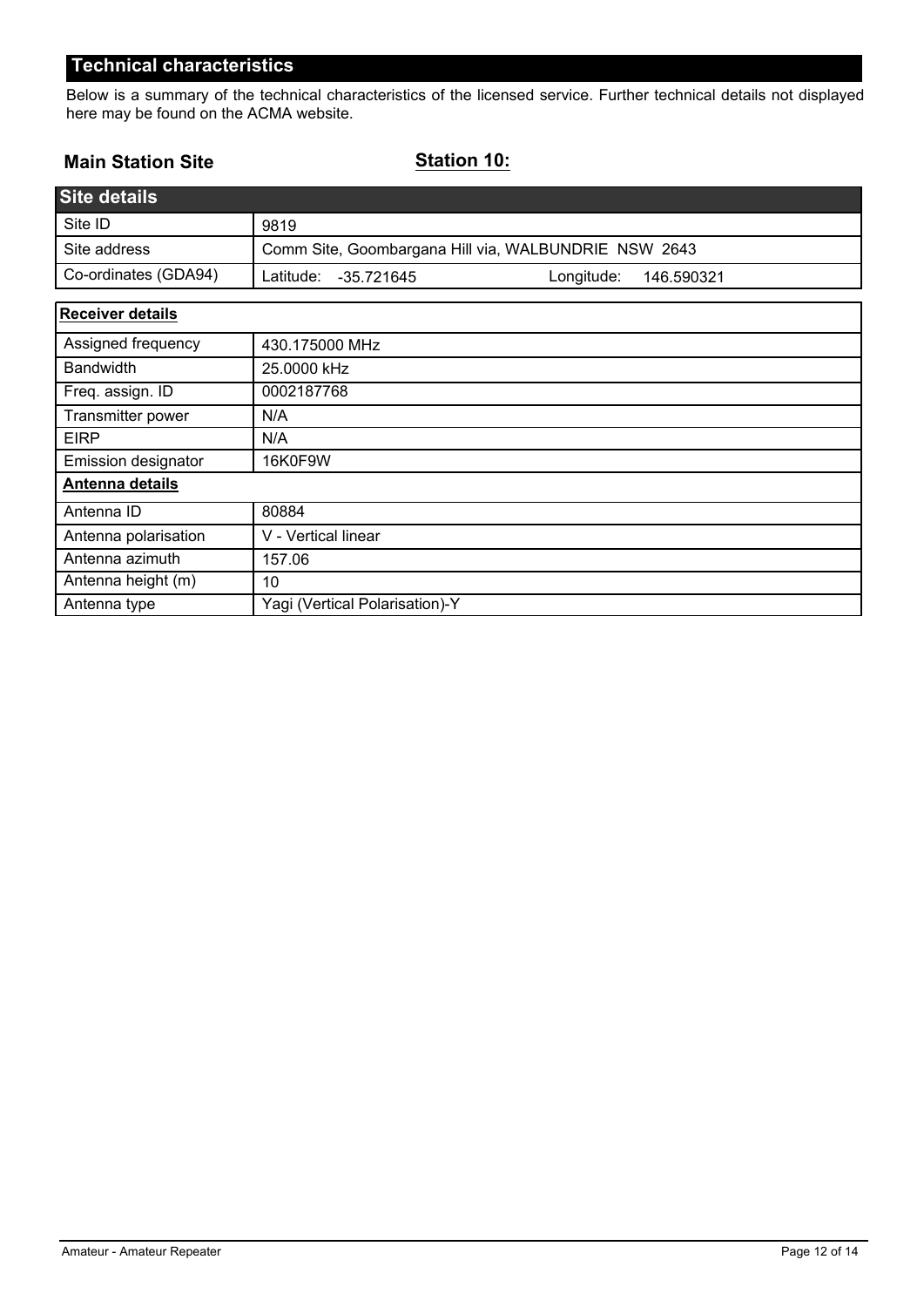Below is a summary of the technical characteristics of the licensed service. Further technical details not displayed here may be found on the ACMA website.

## **Main Station Site**

**Station 11:**

| <b>Site details</b>        |                                                                  |  |
|----------------------------|------------------------------------------------------------------|--|
| Site ID                    | 10007548                                                         |  |
| Site address               | Amateur Site Bald Hill, Kings Rd Off Plunketts Road, Wodonga VIC |  |
| Co-ordinates (GDA94)       | Latitude:<br>Longitude:<br>-36.103698<br>146.790444              |  |
| <b>Transmitter details</b> |                                                                  |  |
| Assigned frequency         | 430.175000 MHz                                                   |  |
| <b>Bandwidth</b>           | 25.0000 kHz                                                      |  |
| Freq. assign. ID           | 0002187776                                                       |  |
| Transmitter power          | 10.00 W                                                          |  |
| <b>EIRP</b>                | 100.00 W                                                         |  |
| Emission designator        | 16K0F9W                                                          |  |
| Antenna details            |                                                                  |  |
| Antenna ID                 | 80884                                                            |  |
| Antenna polarisation       | V - Vertical linear                                              |  |
| Antenna azimuth            | 336.94                                                           |  |
| Antenna height (m)         | 10                                                               |  |
| Antenna type               | Yagi (Vertical Polarisation)-Y                                   |  |